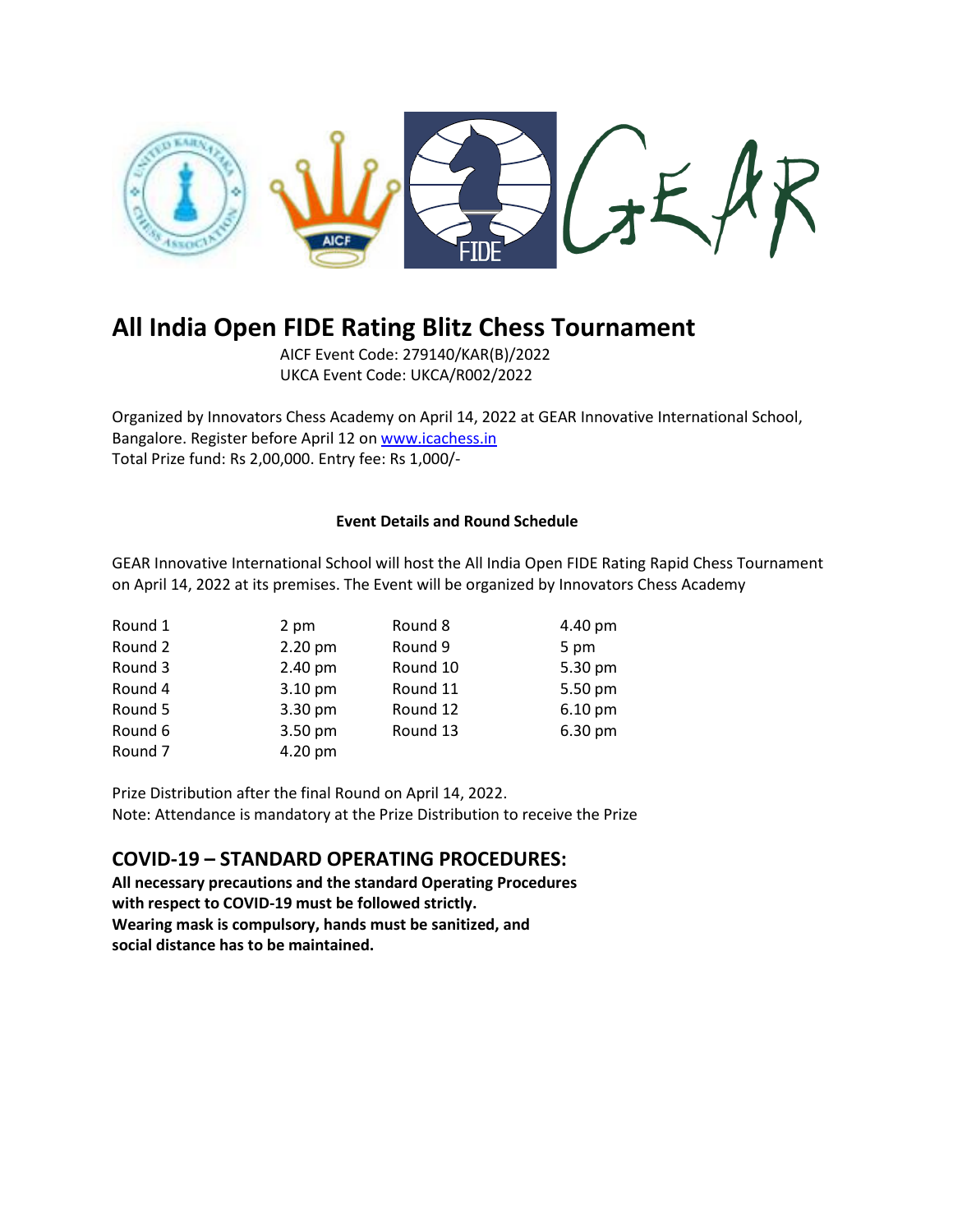| Prize Structure Main Prizes       |                     | Category Prizes – Unrated to 1200, 1201-1500 |                |
|-----------------------------------|---------------------|----------------------------------------------|----------------|
| 1 <sup>st</sup> Prize             | Rs 24000            | 1 <sup>st</sup> Prize                        | <b>Rs 5000</b> |
| 2 <sup>nd</sup> Prize             | Rs 19000            | $2nd$ Prize                                  | <b>Rs 4000</b> |
| 3rd Prize                         | Rs 15000            | 3rd Prize                                    | Rs 3000        |
| 4 <sup>th</sup> Prize             | Rs 13000            |                                              |                |
| 5 <sup>th</sup> Prize             | Rs 11000            |                                              |                |
| 6 <sup>th</sup> Prize             | Rs 10000            |                                              |                |
| 7 <sup>th</sup> Prize             | <b>Rs 8000</b>      | <b>Best Female</b>                           | Rs 3000        |
| 8th Prize                         | <b>Rs 7000</b>      |                                              |                |
| 9th Prize                         | Rs 6000             |                                              |                |
| 10 <sup>th</sup> Prize            | <b>Rs 5000</b>      |                                              |                |
| $11th$ to 20 <sup>th</sup> Prizes | <b>Rs</b> 4000 each |                                              |                |
| $21^{st}$ to $25^{th}$ Prizes     | <b>Rs</b> 3000 each |                                              |                |

Prize Money will be transferred online within a week from the date of completion of the Event.

Age Category Prizes – Trophies

Under 10 Top 3 Boys and Girls (born on or after 01-01-2012) Under 13 Top 3 Boys and Girls (born on or after 01-01-2009)

# Registration

Entry fee is Rs 1000. Register o[n www.icachess.in.](http://www.icachess.in/) Entry fee is free for GMs and IMs.

# RULES AND REGULATIONS

Entry fee is strictly Non-refundable

- System of Play The latest FIDE Rules in force shall apply and the SWISS system will be followed.
- Mode of Tournament Total Thirteen rounds shall be played.
- Tie Break Buchholz tie Break system will be applied. In case of tie, prizes will not be shared.
- Time Control 3 Minutes each with 2 seconds increment from move number one.

• AICF Player Registration - AICF registration is compulsory. AICF Registration fee is Rs.250/- for the year 2022-2023. As per latest AICF regulation dated 31.07.2017, it is informed that from 01st September 2017, all AICF player registrations will be accepted only through online. Player's registration should be done well before the start of event.

1. Existing Registration -For existing players please go to your player page in http://aicf.in/players and click on extend membership

2. New (Fresh) Registration – http://aicf.in/online-player-registration/ For fresh AICF player registration, players are requested to keep their scanned passport size photograph and birth certificate and a valid email address (unique) not used by any other person/ player for AICF player registration. Note: Only passport size (less than 1MB) photographs in jpeg format should be uploaded.